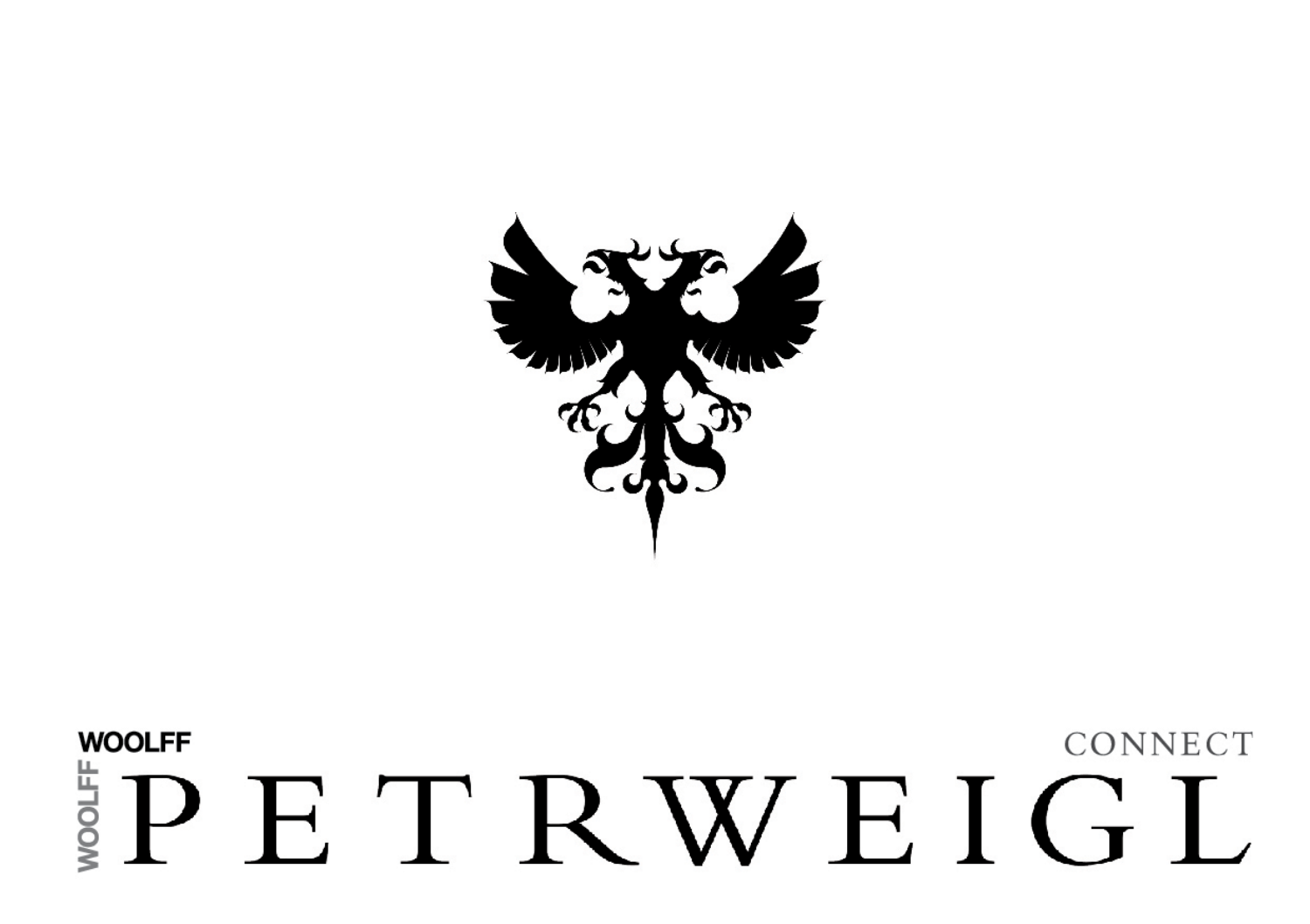## **WOOLFF**

89 CHARLOTTE ST LONDON W1T 4PU

T: +44 (0) 207 631 0551 www.woolffgallery.co.uk info@woolffgallery.co.uk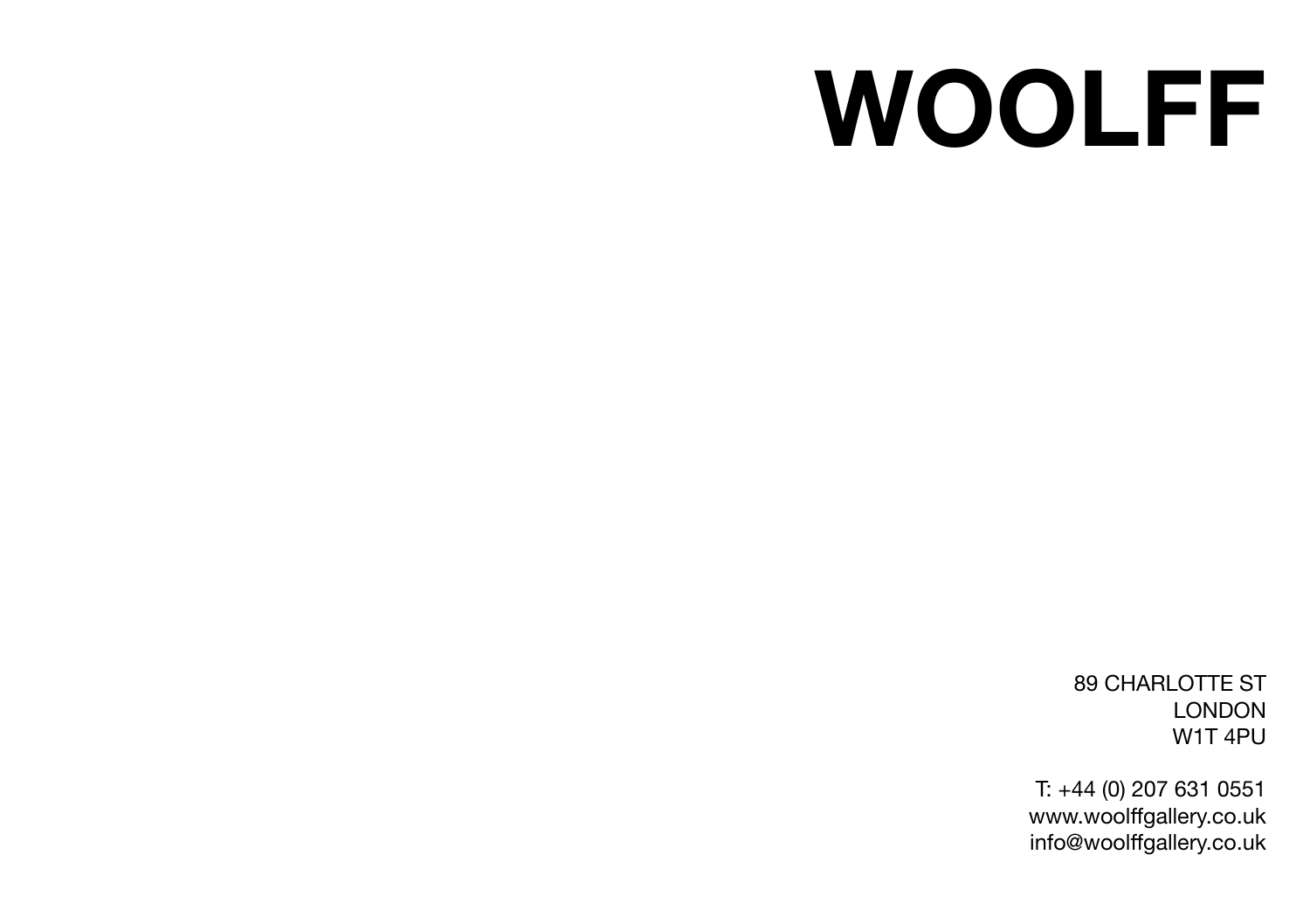## **PETR WEIGL**

Petr Weigl is an artist specialising in remarkable contemporary art pieces created in ceramic, concrete and metals. Son of a Czech émigré born in England, Petr trained as a graphic designer before following his muse and dedicating himself to ceramics at Central St. Martin's in 2001.

Petr finds inspiration from his past, present and how he perceives himself in the world. This predominantly breaks down into a fascination of people, psychology and inherent interactions. Also and equally weighted the allure of 'mother nature', boasting her plethora of mathematical patterns; in imperfect perfection.

Each art piece transforms, magnifies and captures a complex blend of philosophy, emotion and self-reference. Petr's striking works which are deceptively simple upon first glance, growing in complexity over time revealing narratives within.

Petr Weigl's pristine artworks are of the most immaculate finish and quality, this stunning collection breathes a certain elegance and calmness, subtly reflecting our urban lives.

#### **Selected Commissions:**

Grosvenor Group NCL Cruise Liners Coutts & Co Barclays Wealth HSBC Private Bank Royal Institute Of British Architects Taj Mahal Palace Hotel Four Seasons Manchester United FC The Elephant Family Save The Children

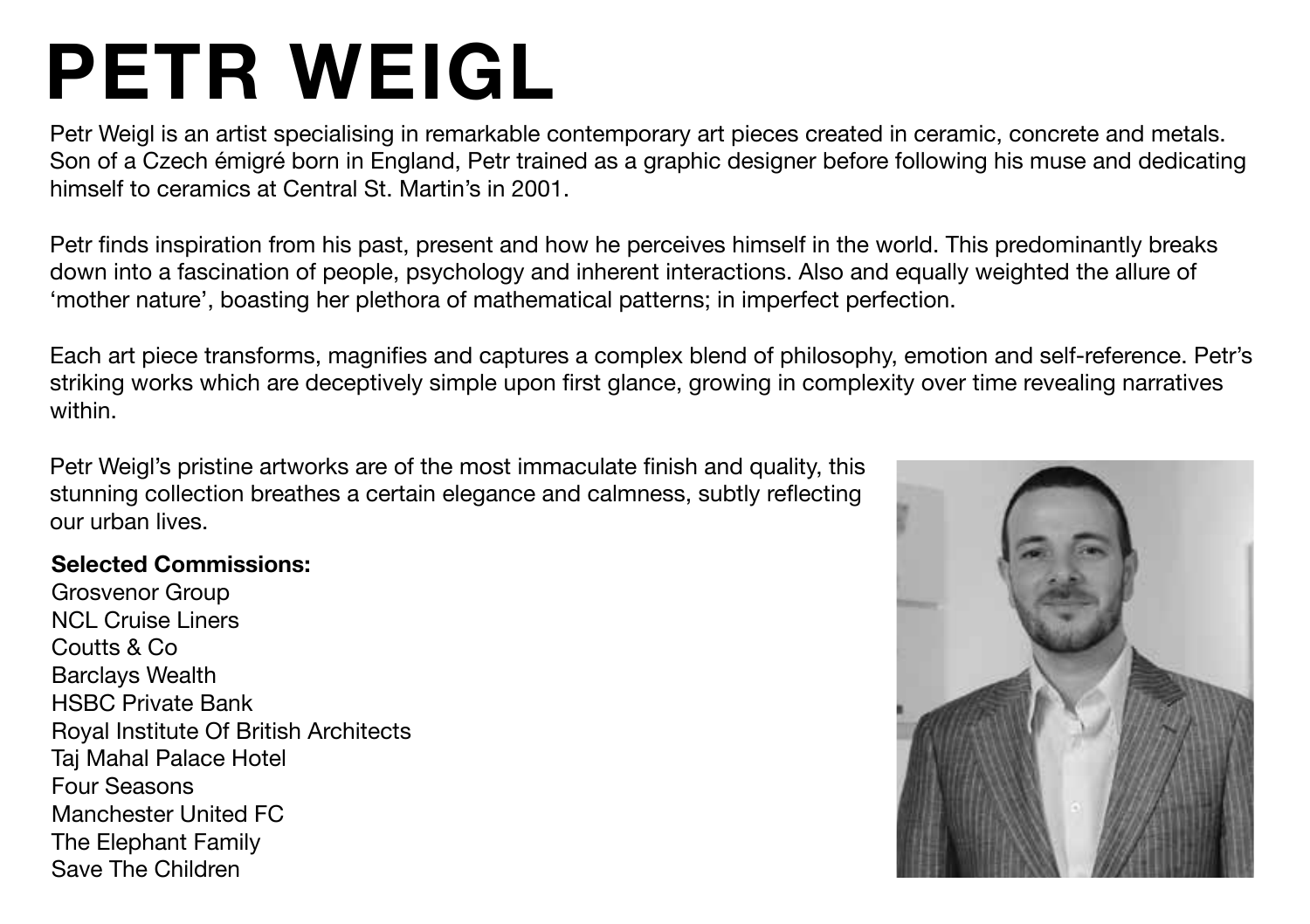

**Petr Weigl** 'New beginning - grey' 60 x 60cm Bone-china on toughened glass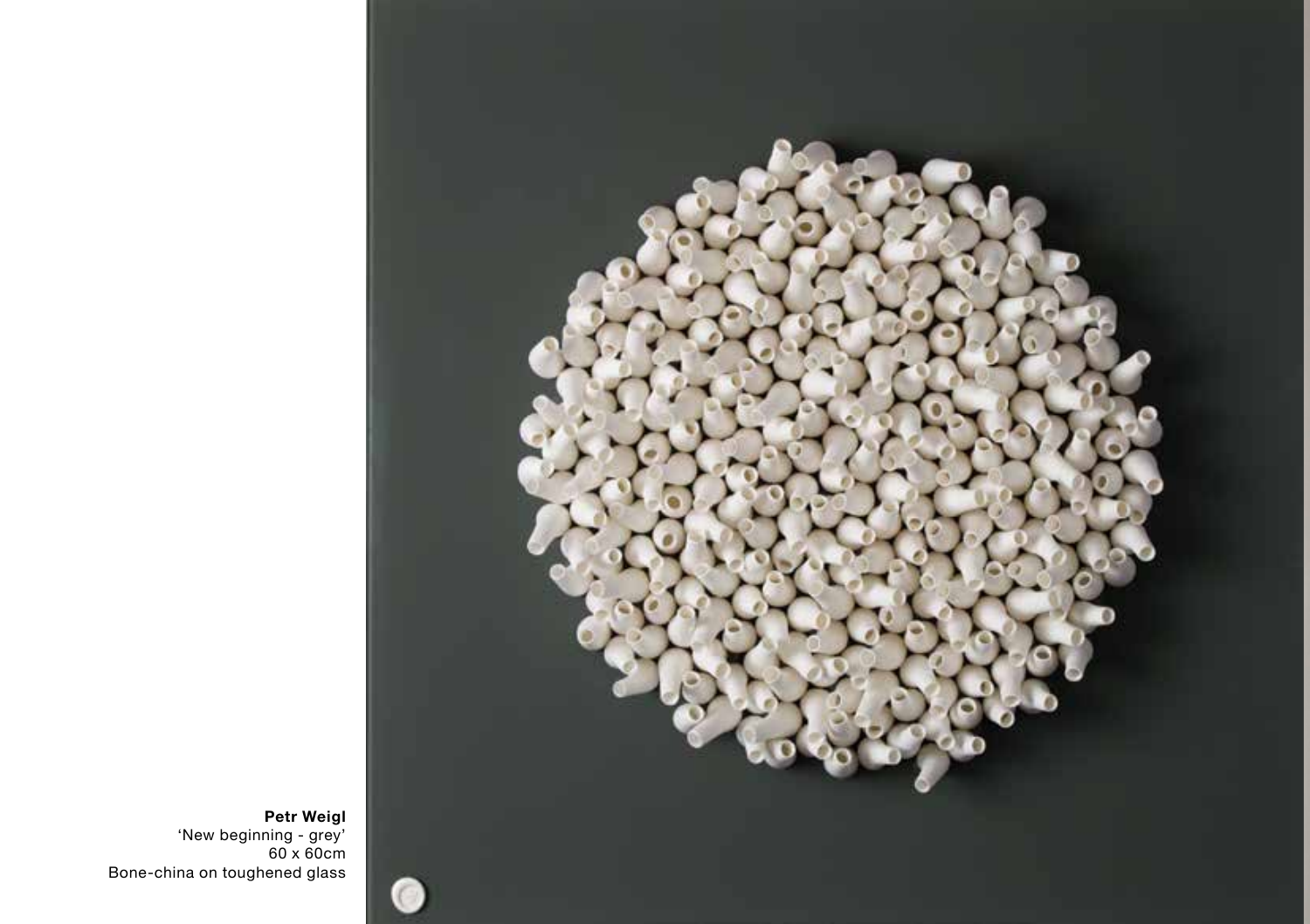

#### **Petr Weigl**

'Beautiful broken planet - large' 100 x 100cm Hand cast & polished concrete with marble dust and bone china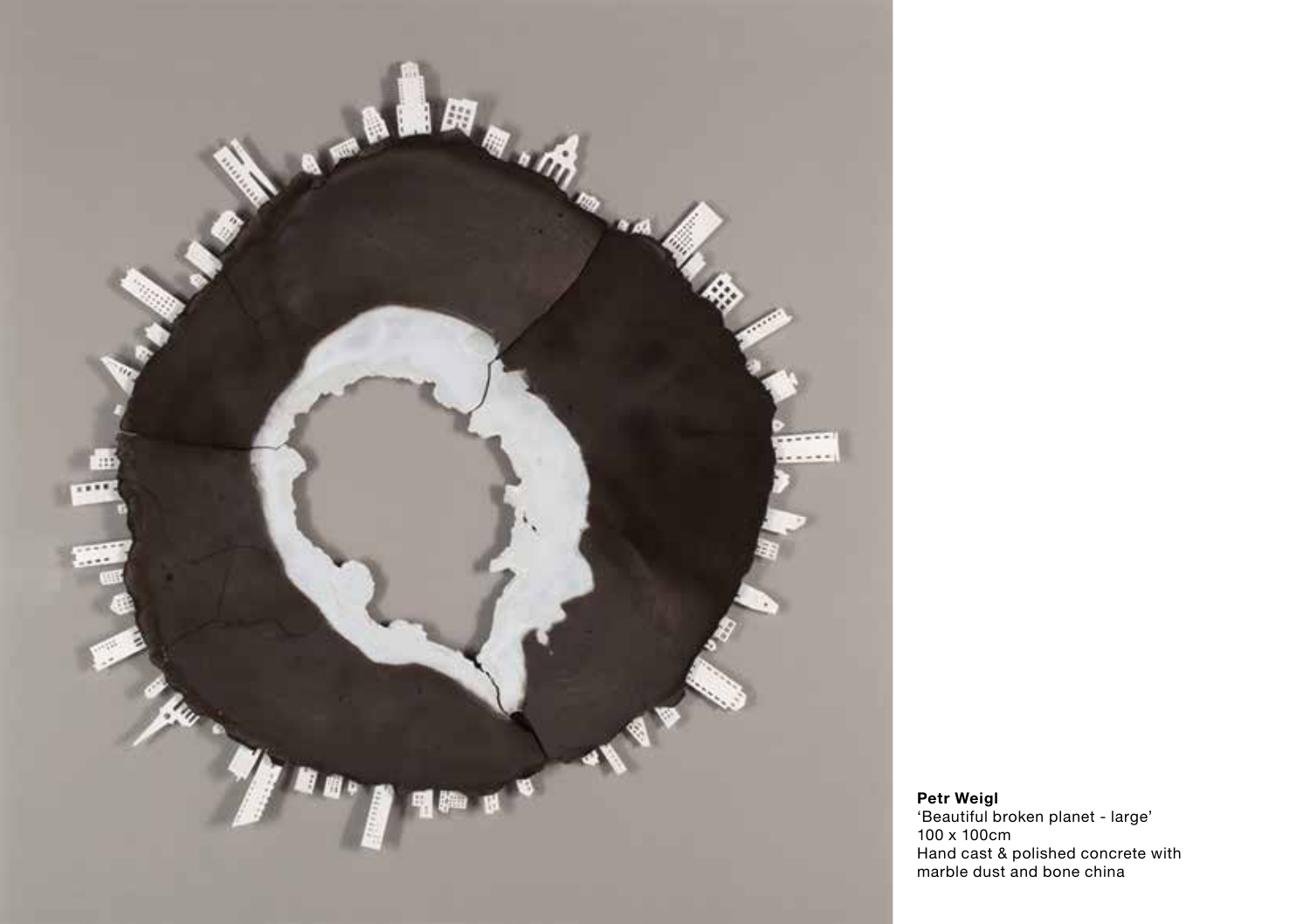

**Petr Weigl** 'Beautiful broken planet - medium' 80 x 80cm Hand cast & polished concrete with marble dust and bone china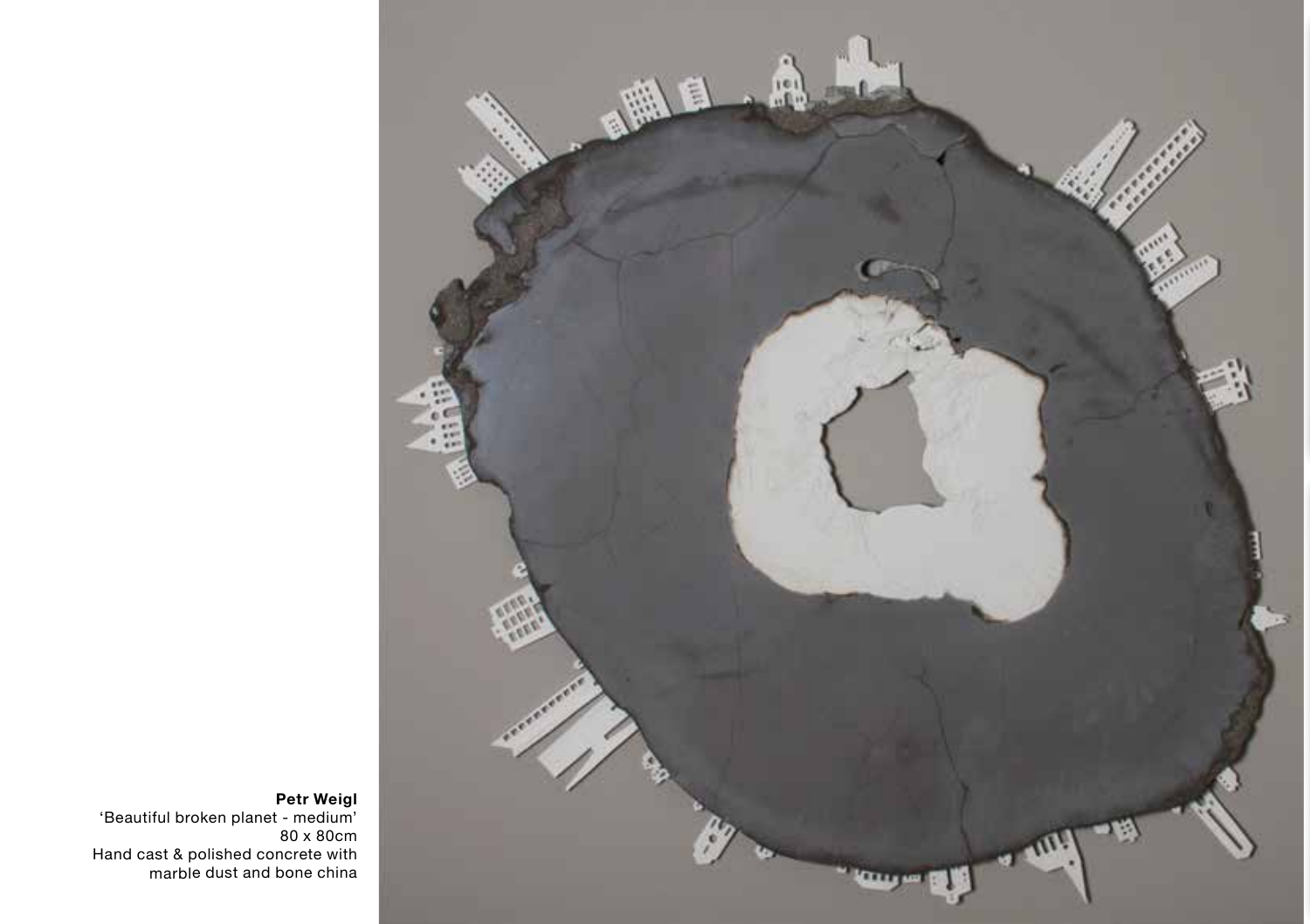

**Petr Weigl** 'Contour Aluminium' 88 x 70cm Cold cast aluminium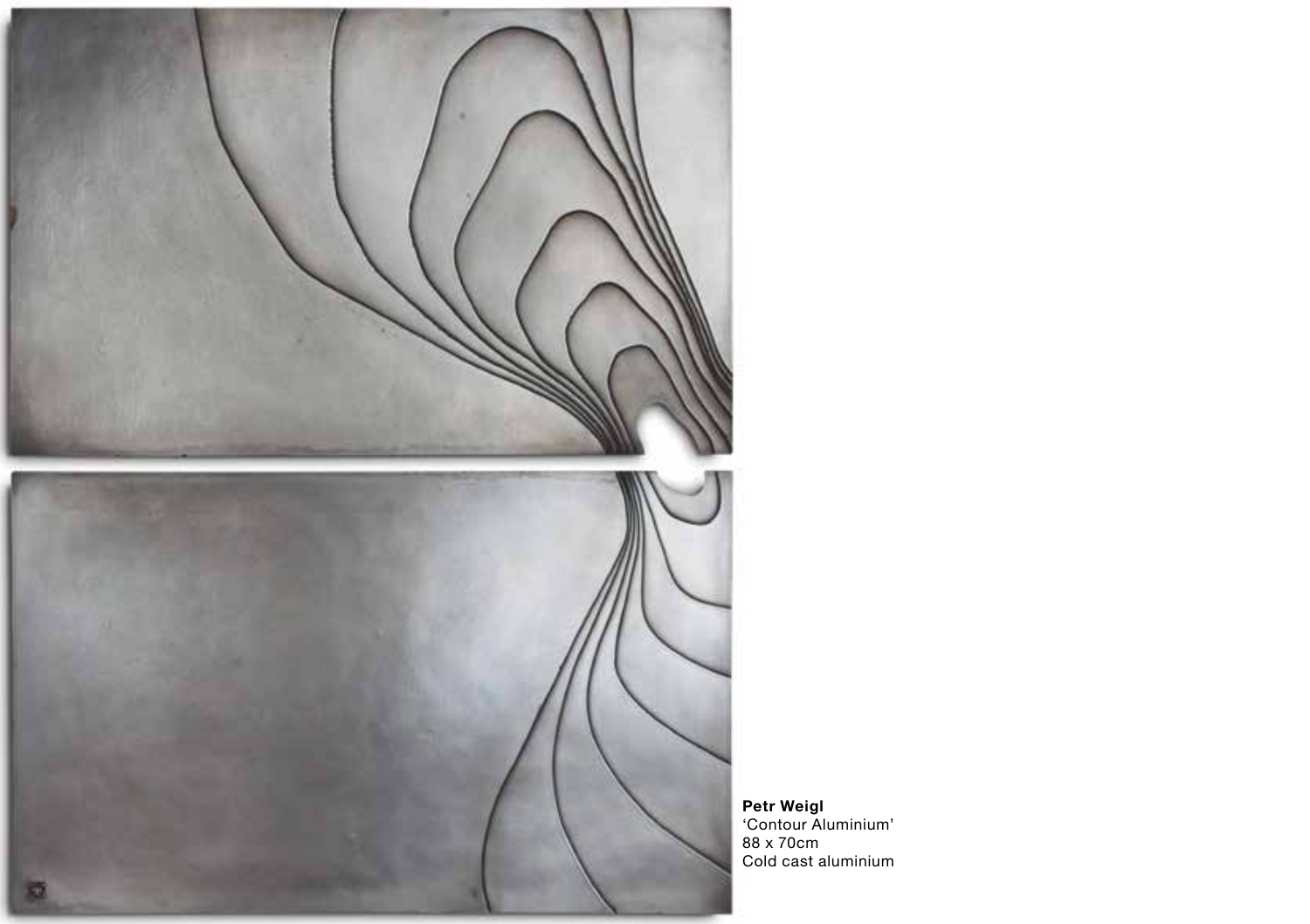

**Petr Weigl** 'Contour Plateau 2' 99 x 70cm Cold cast bronze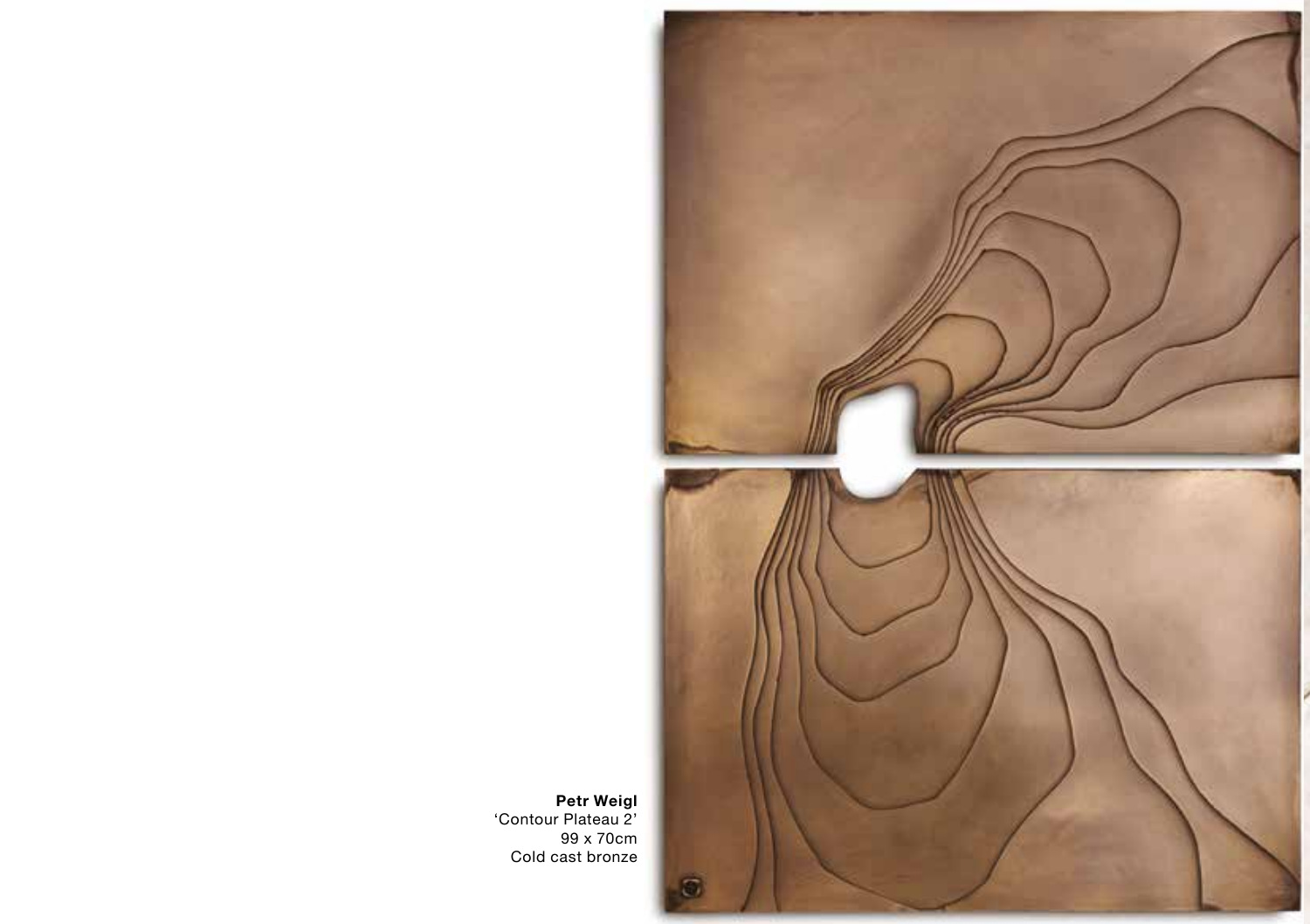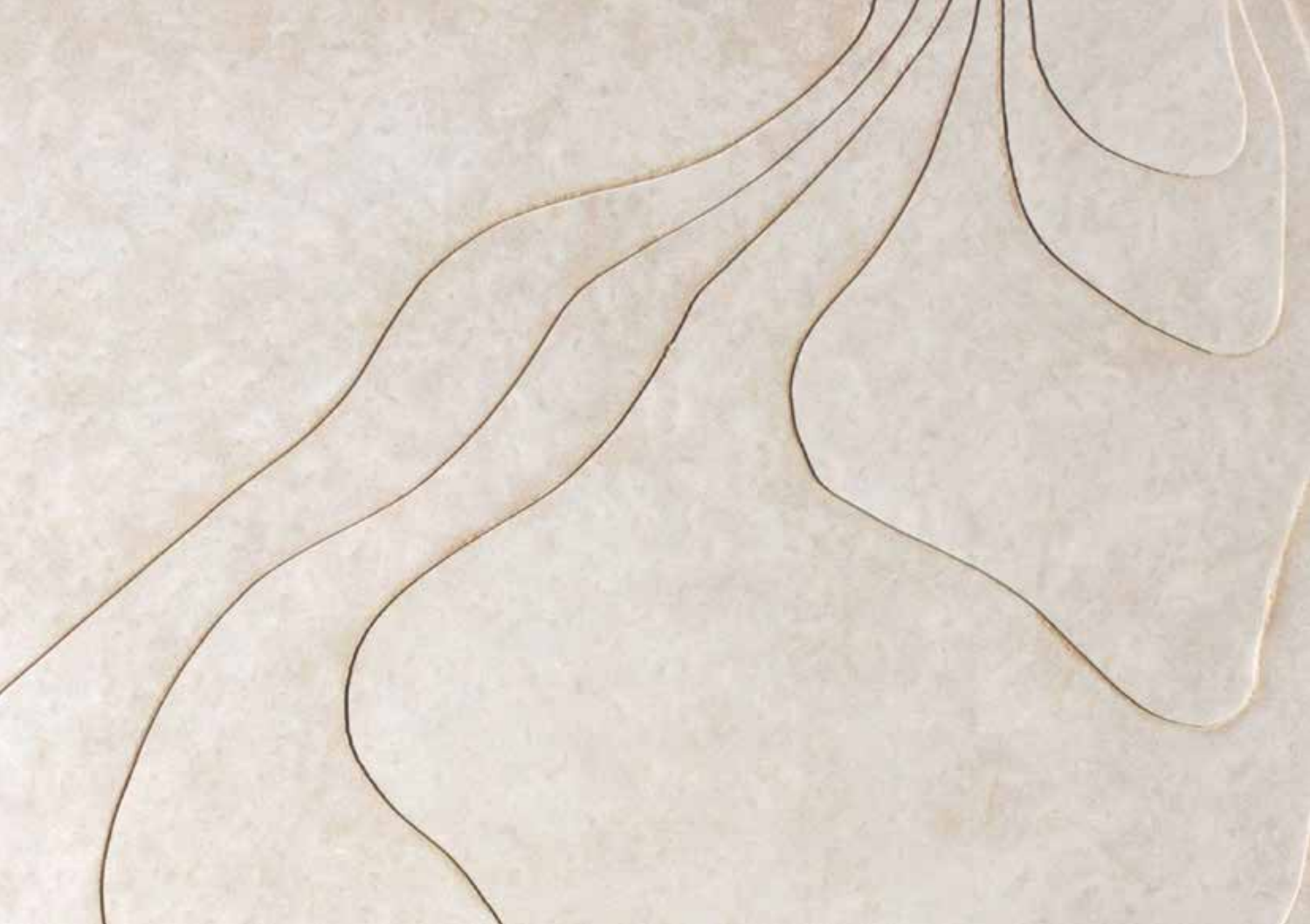

**Petr Weigl** 'Contour Ravine' (Opposite page: detail) 99 x 70cm Hand cast & polished concrete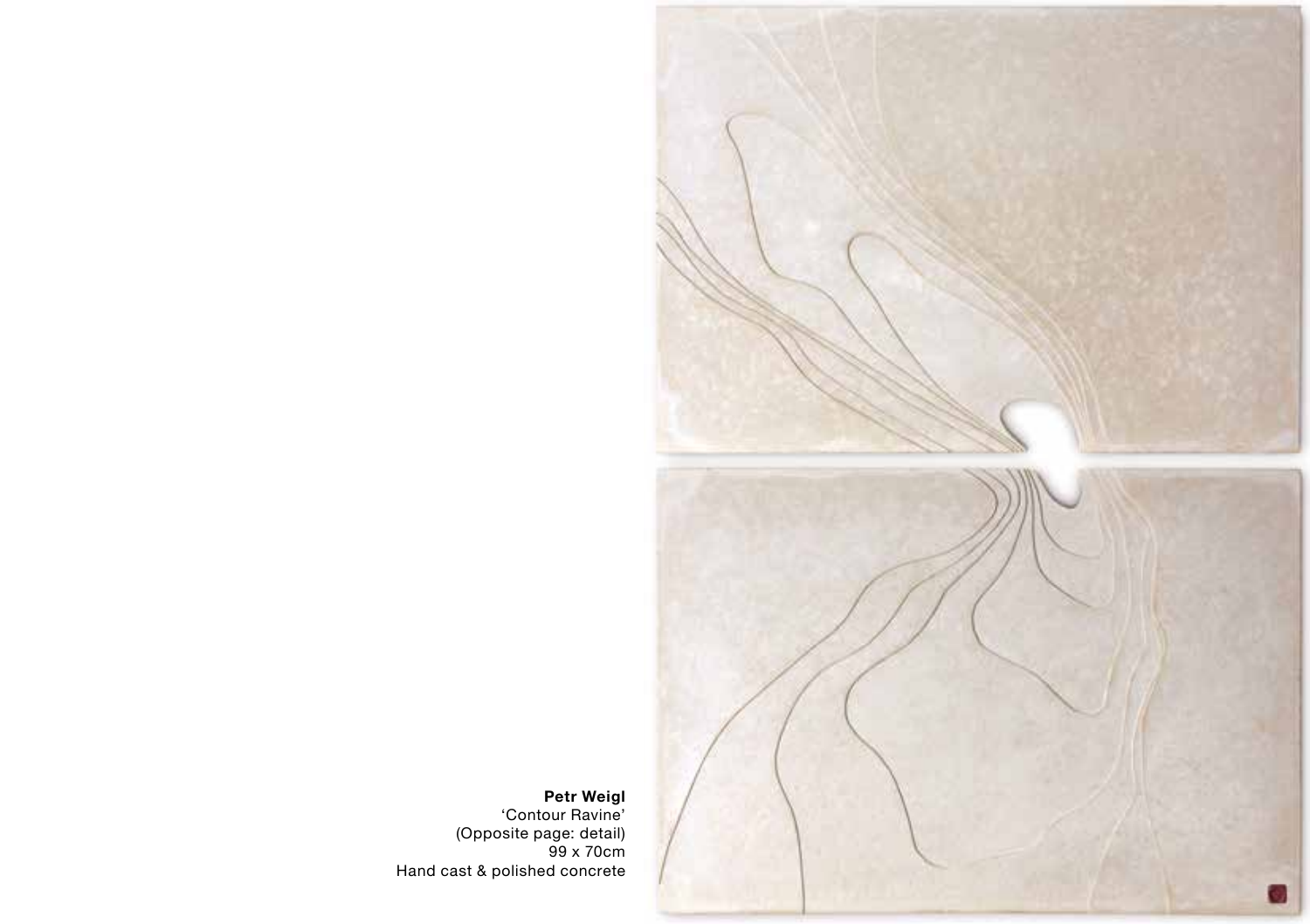

**Petr Weigl** 'Contour Plateau 2 (concrete)' 99 x 70cm Hand cast & polished concrete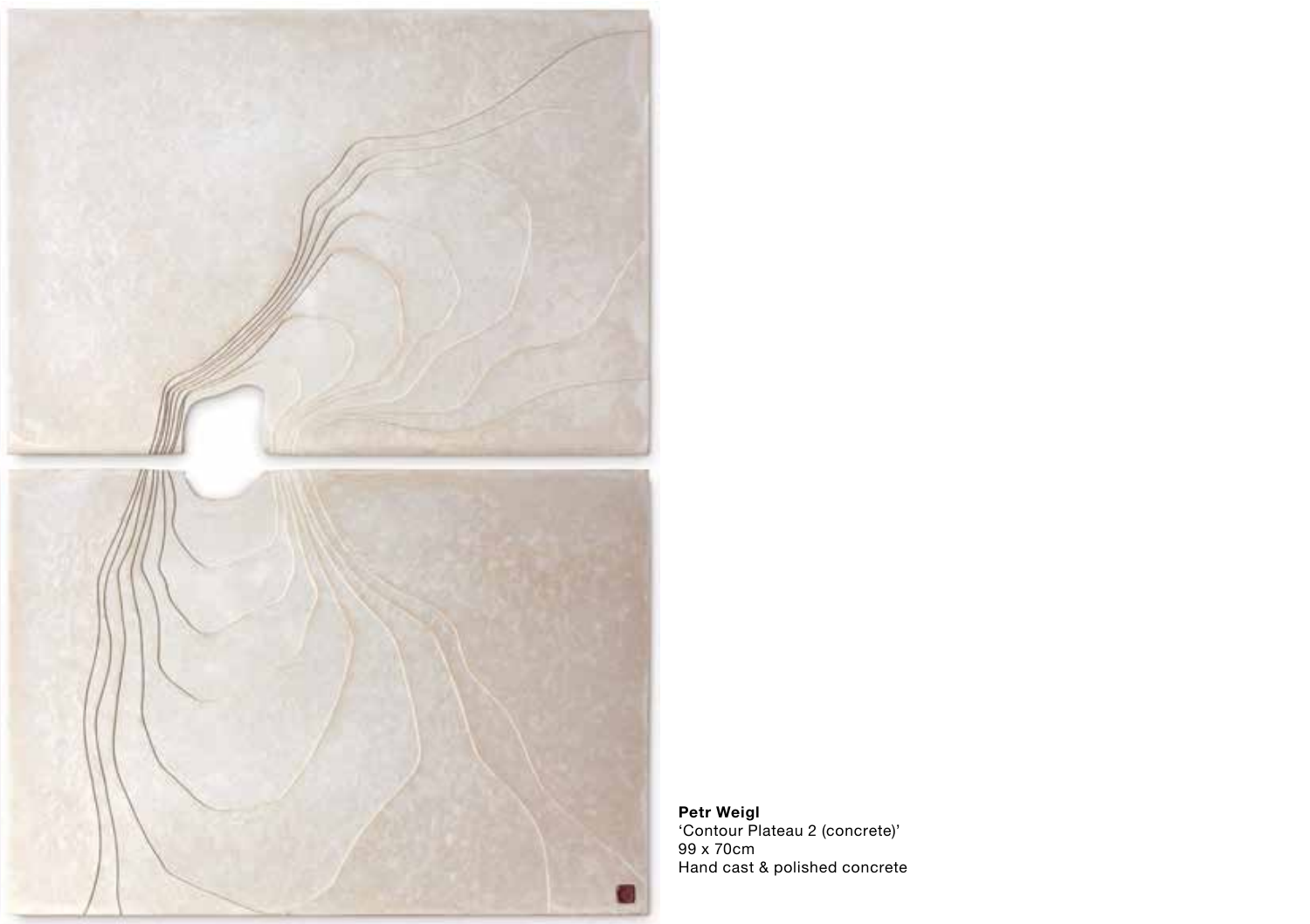

**Petr Weigl** 'Contour Canyon' 99 x 70cm Hand cast & polished concrete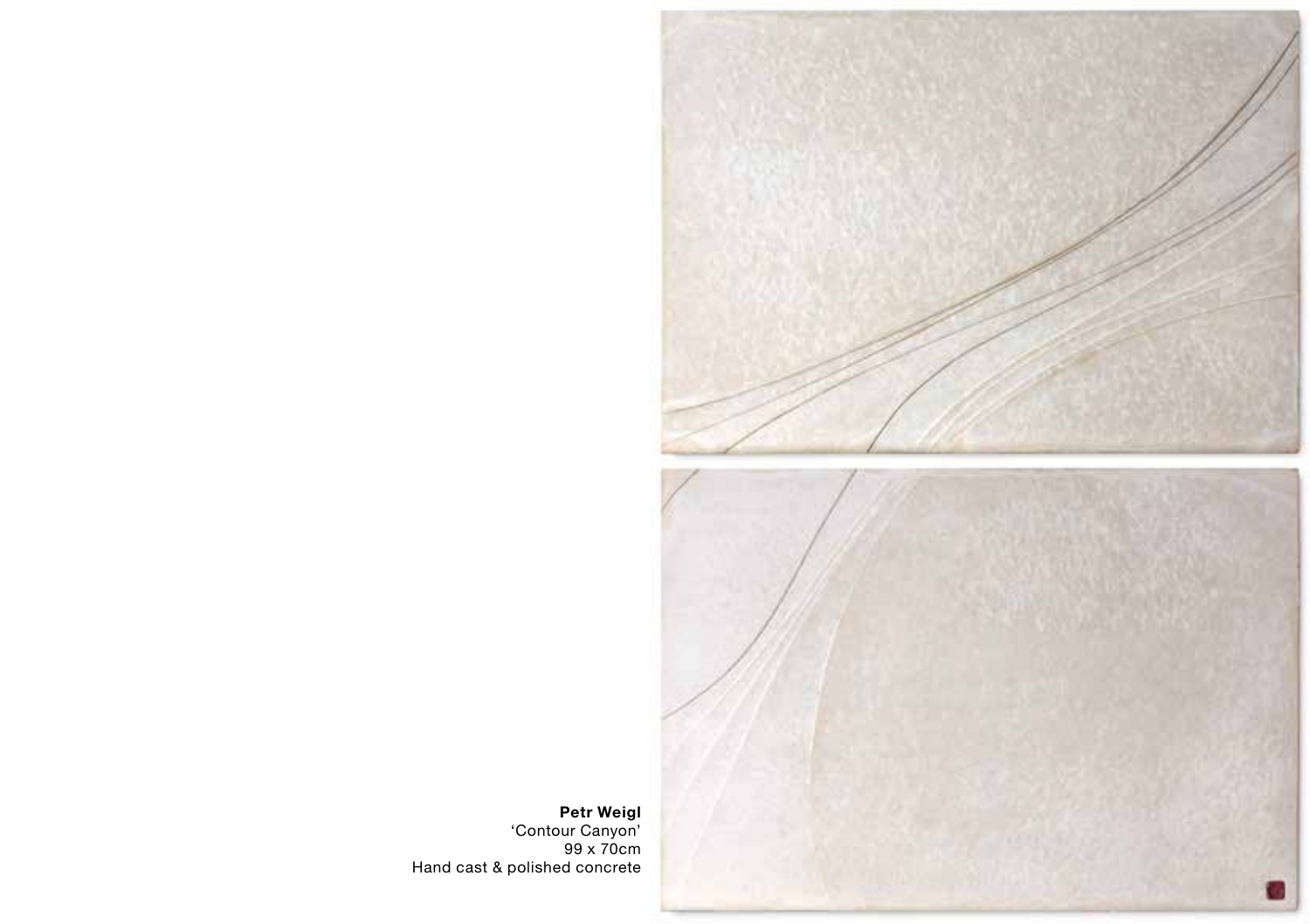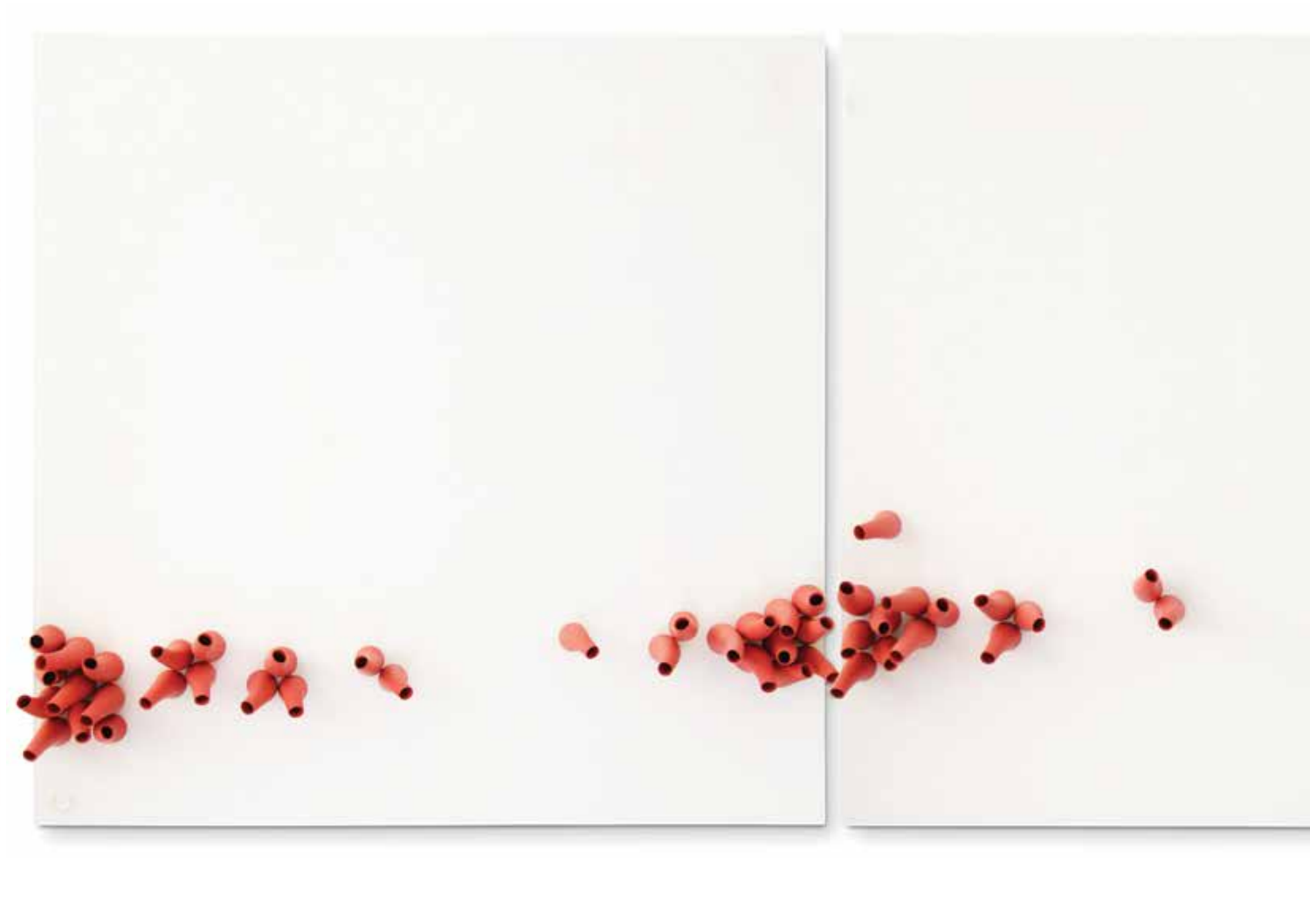**Petr Weigl** 'New beginning - Flow' 80 x 242cm Bone-china on toughened glass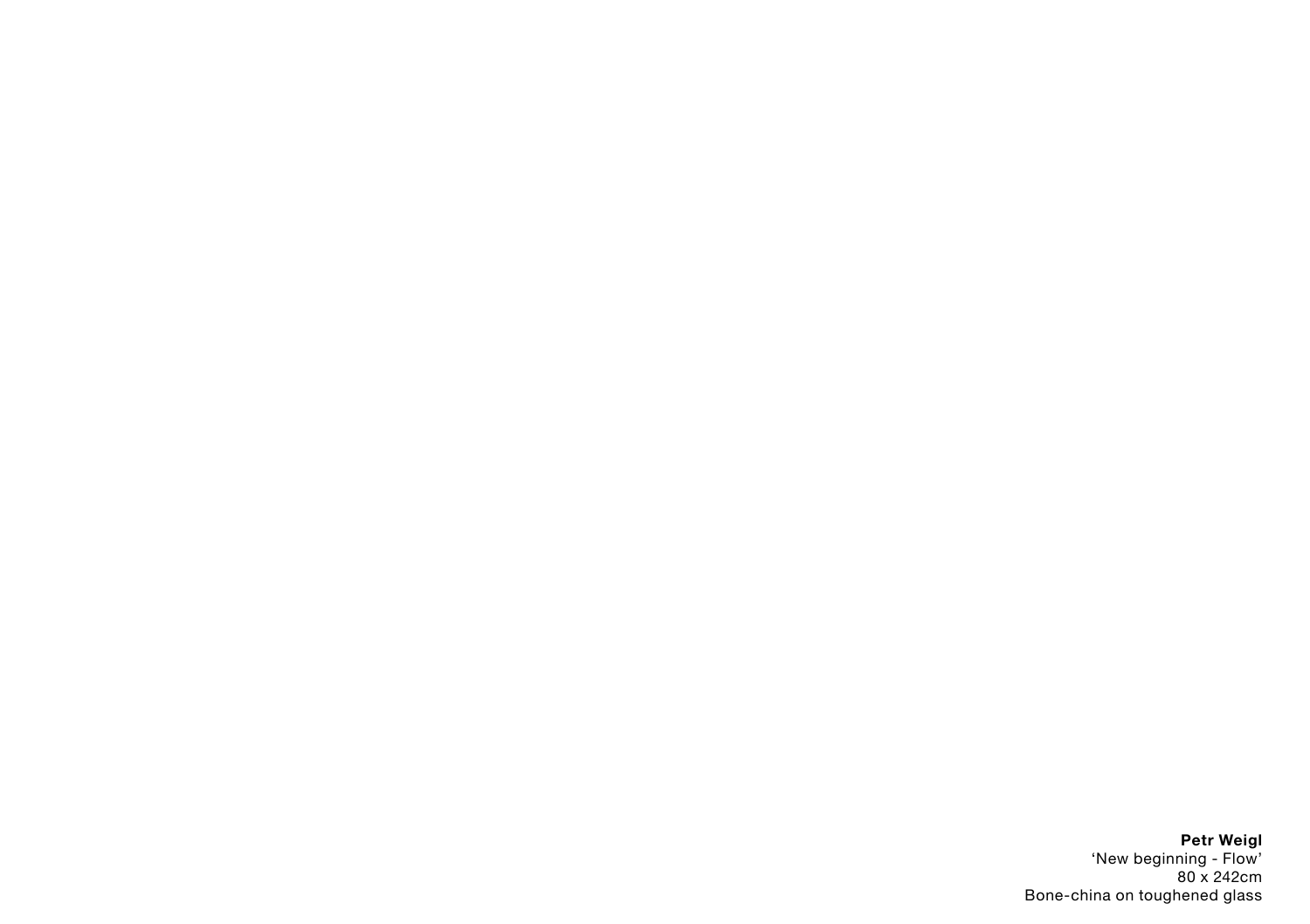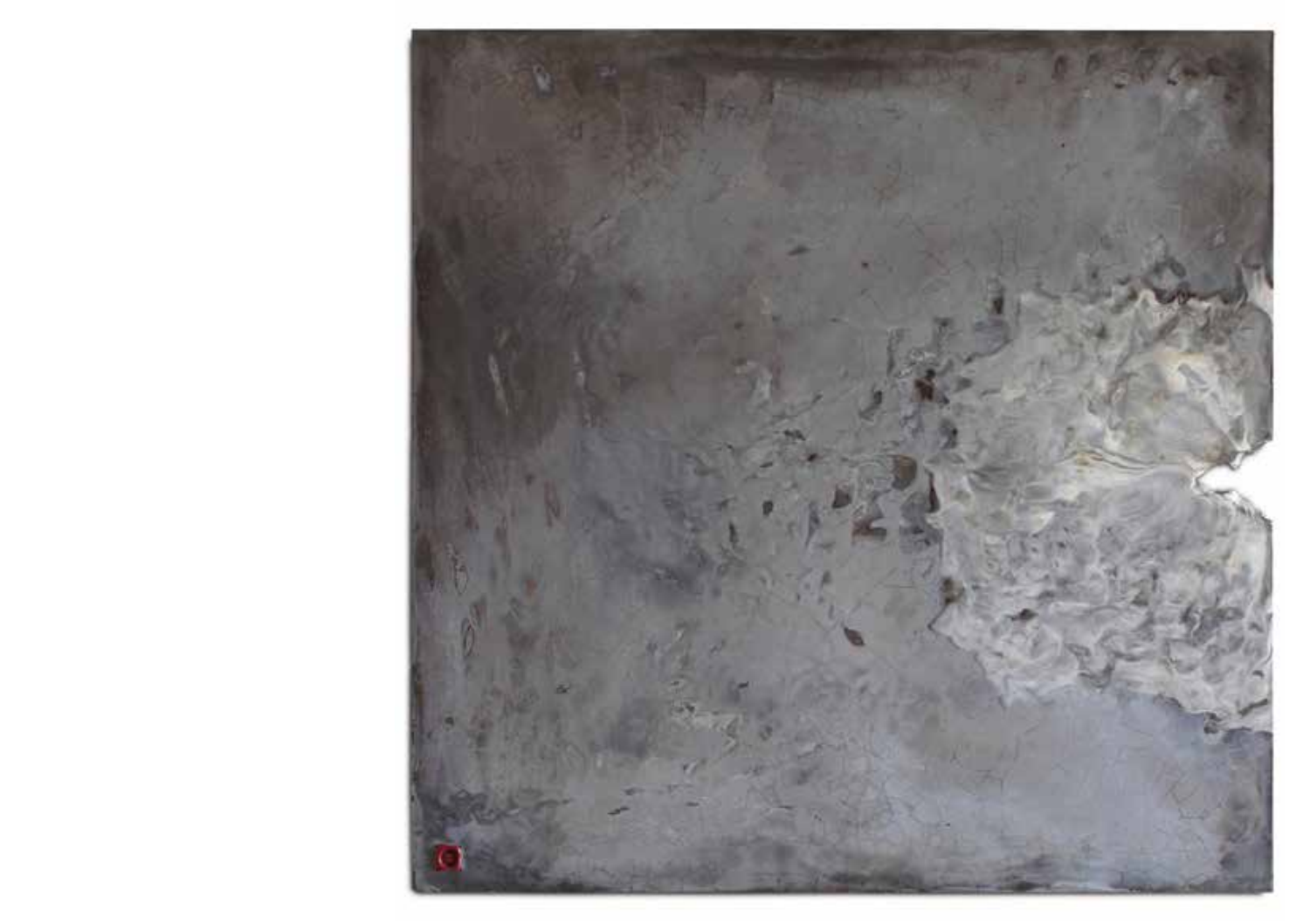

**Petr Weigl** 'Erosion Erode Dark Double' 60 x 122cm Hand cast and polished concrete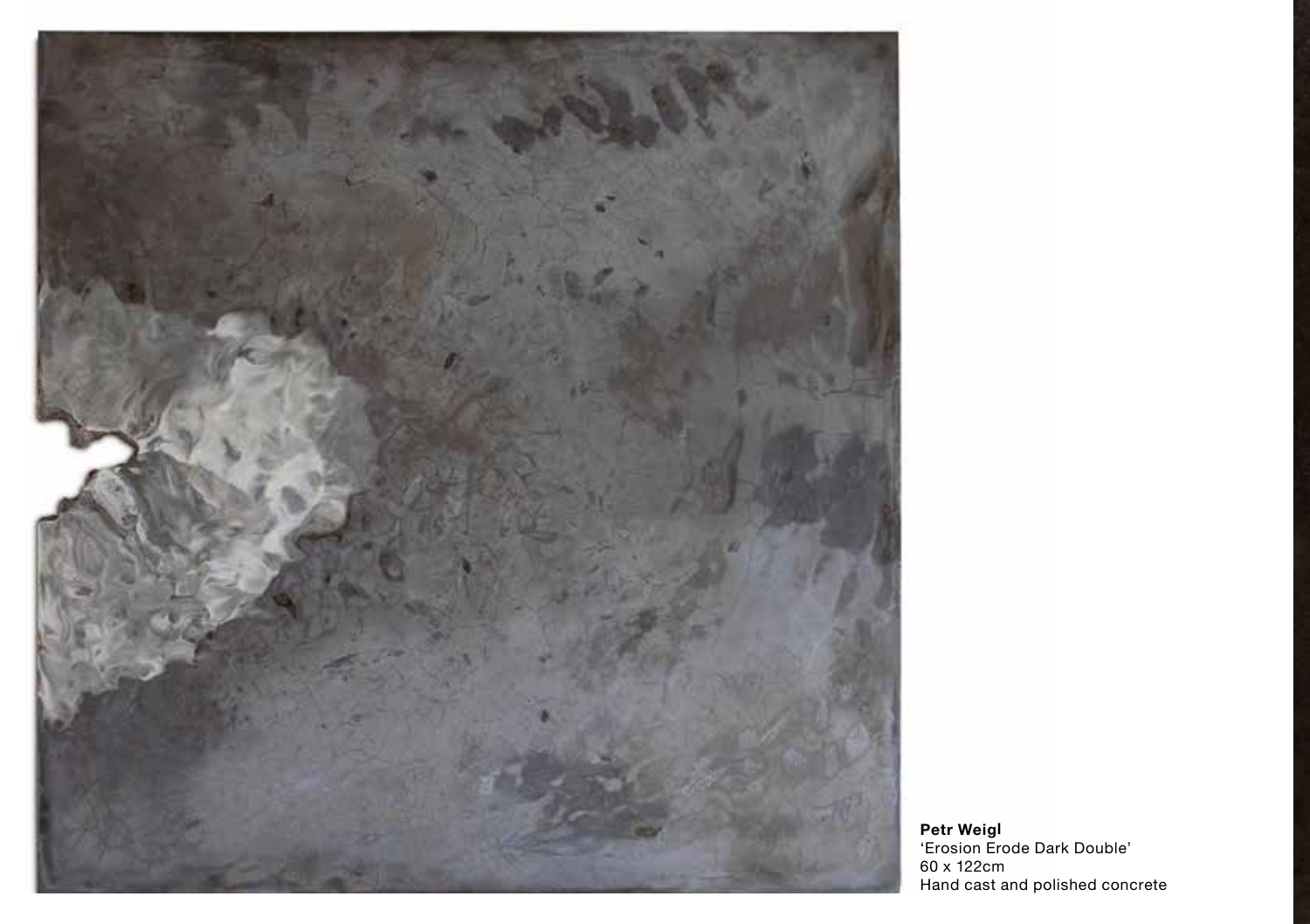

**Petr Weigl** 'Erosion Erode Dark' 80 x 80cm Hand cast and polished concrete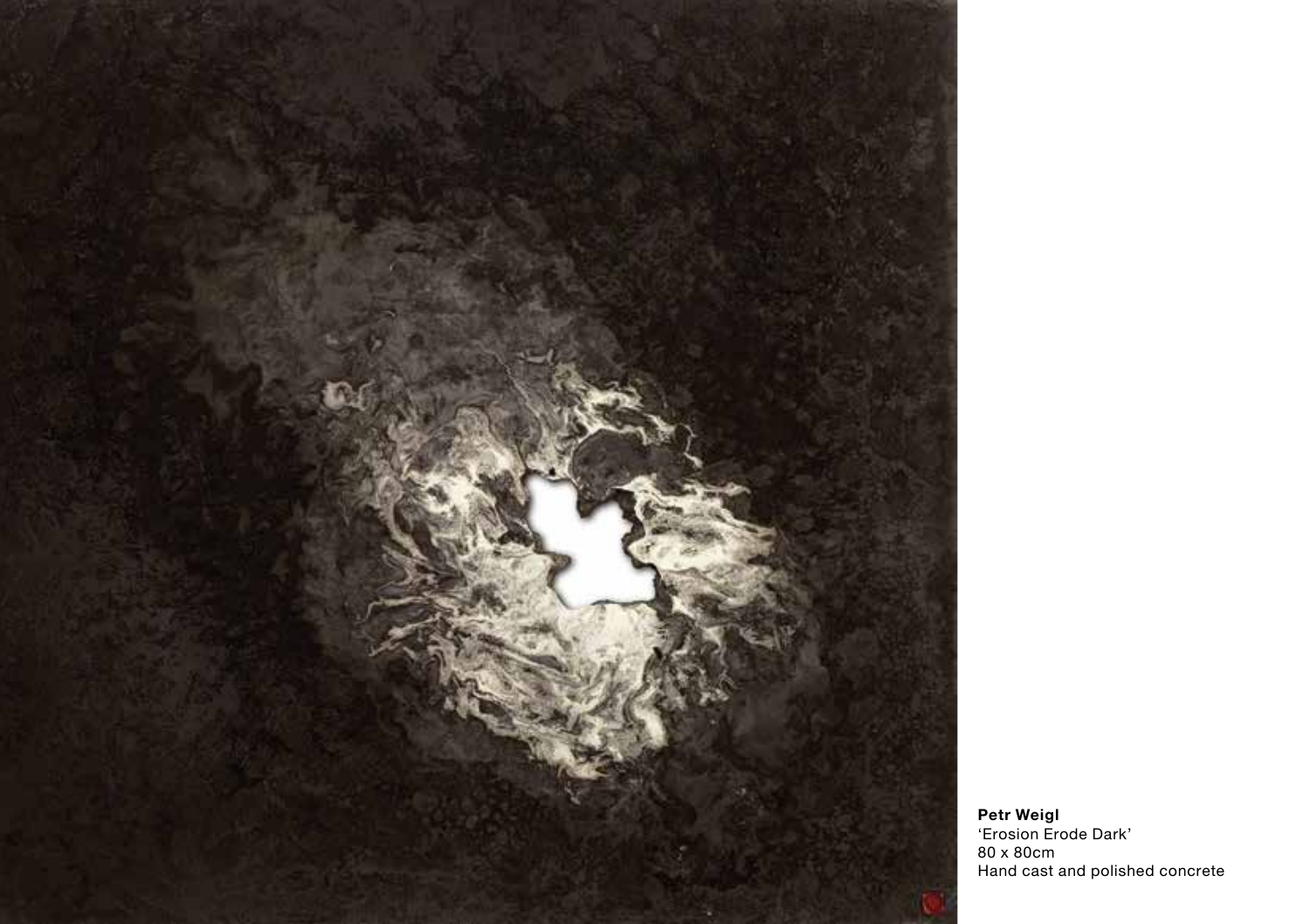

**Petr Weigl** 'Erosion Erode Light' 80 x 80cm Hand cast and polished concrete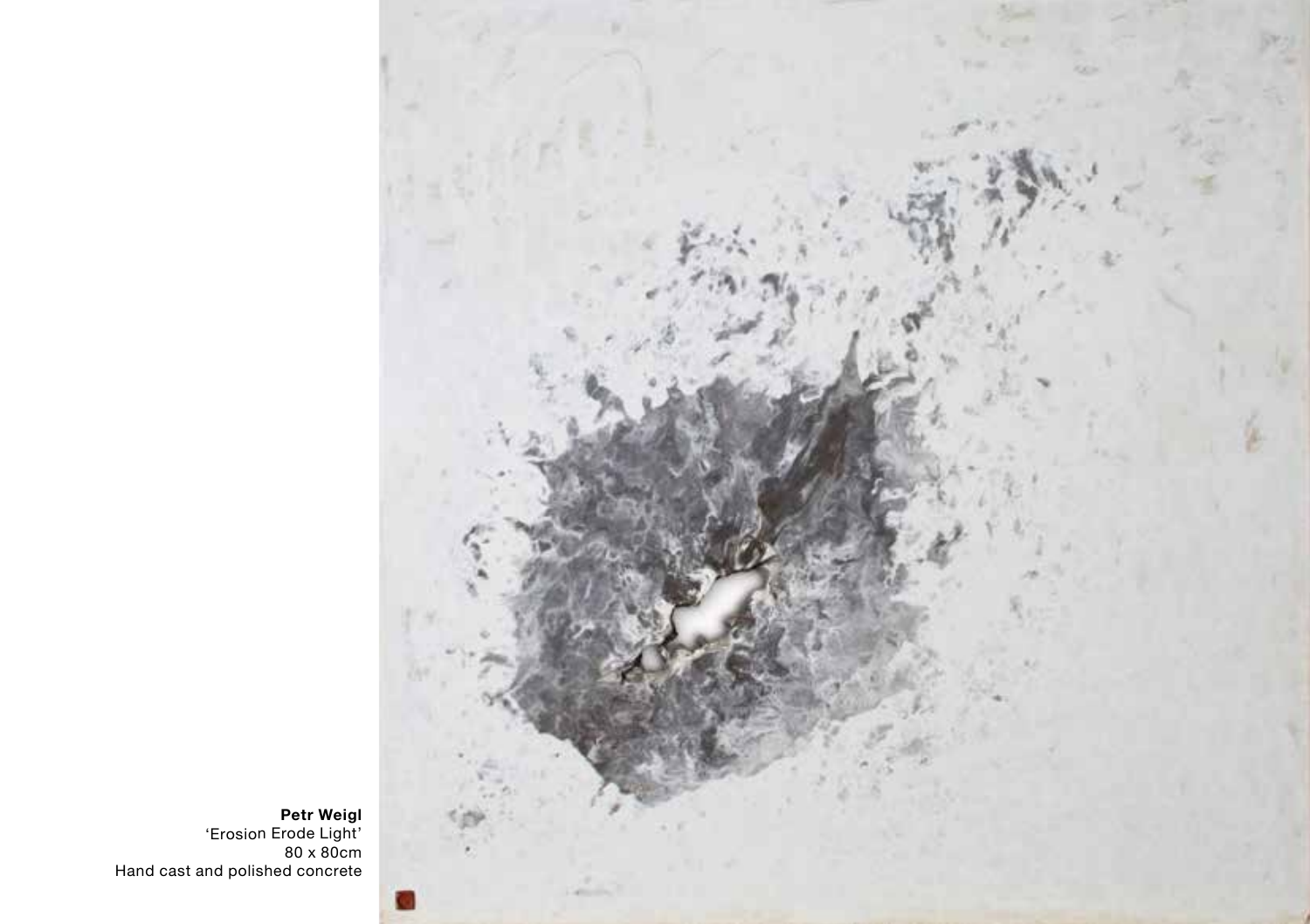

**Petr Weigl** 'Generations - Vader 2' 110 x 110cm Glazed porcelain with ceramic transfers on dibond print in an acrylic box frame.



**Petr Weigl** 'Generations - Vader 3' 110 x 110cm Glazed porcelain with ceramic transfers on dibond print in an acrylic box frame.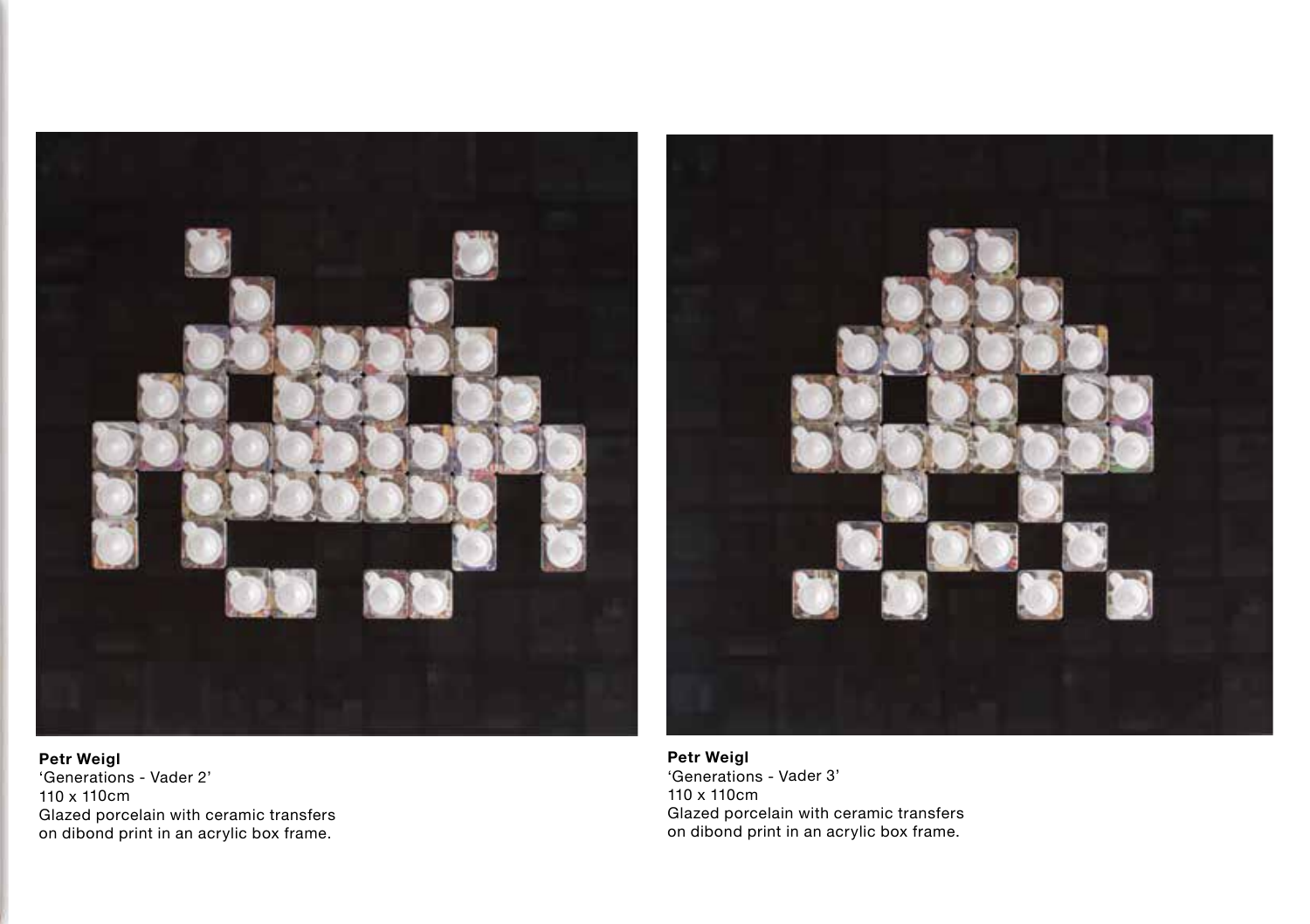

**Petr Weigl** 'Humanity - Personal' 84 x 84cm Bone-china & platinum lustre in a glass frame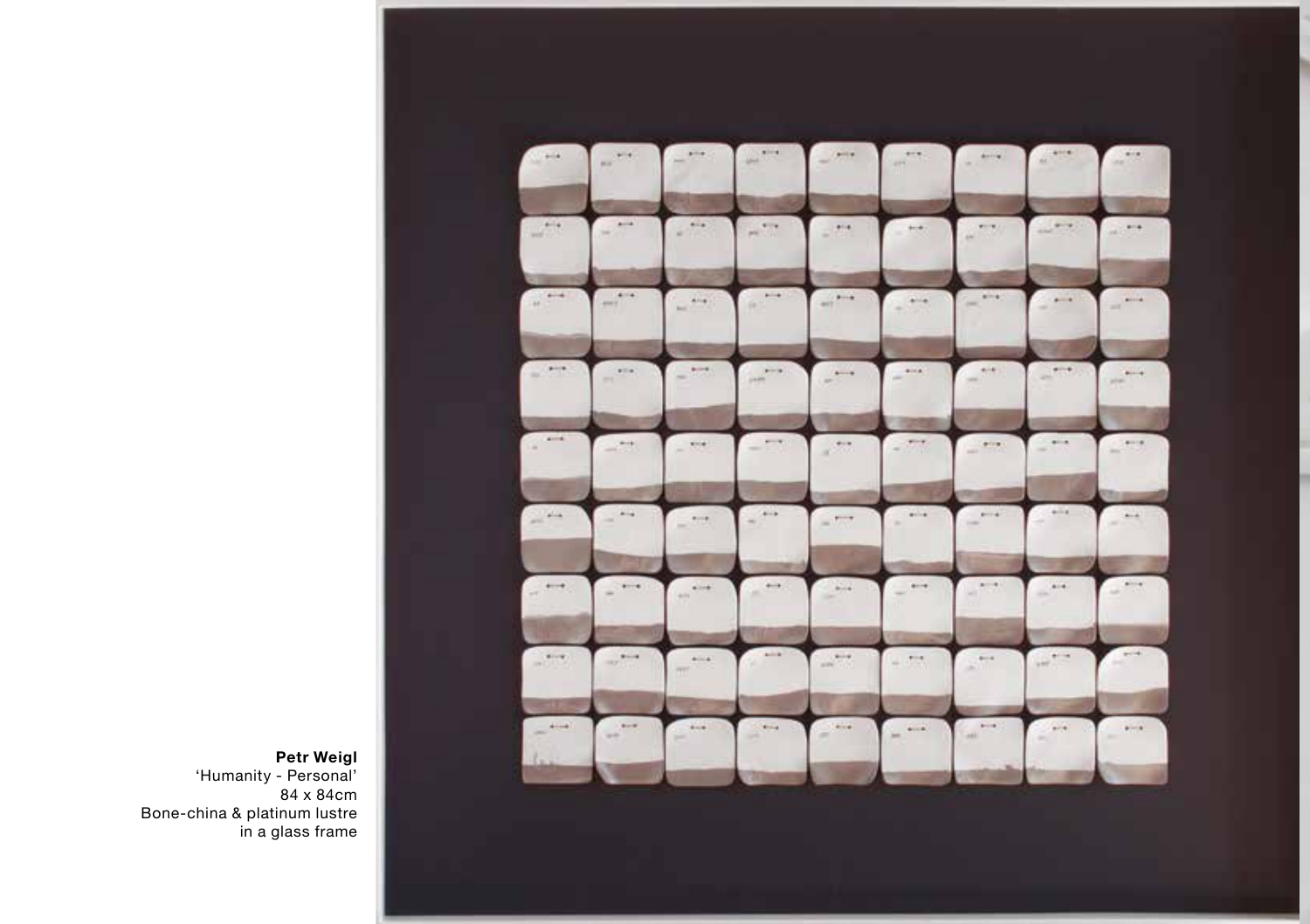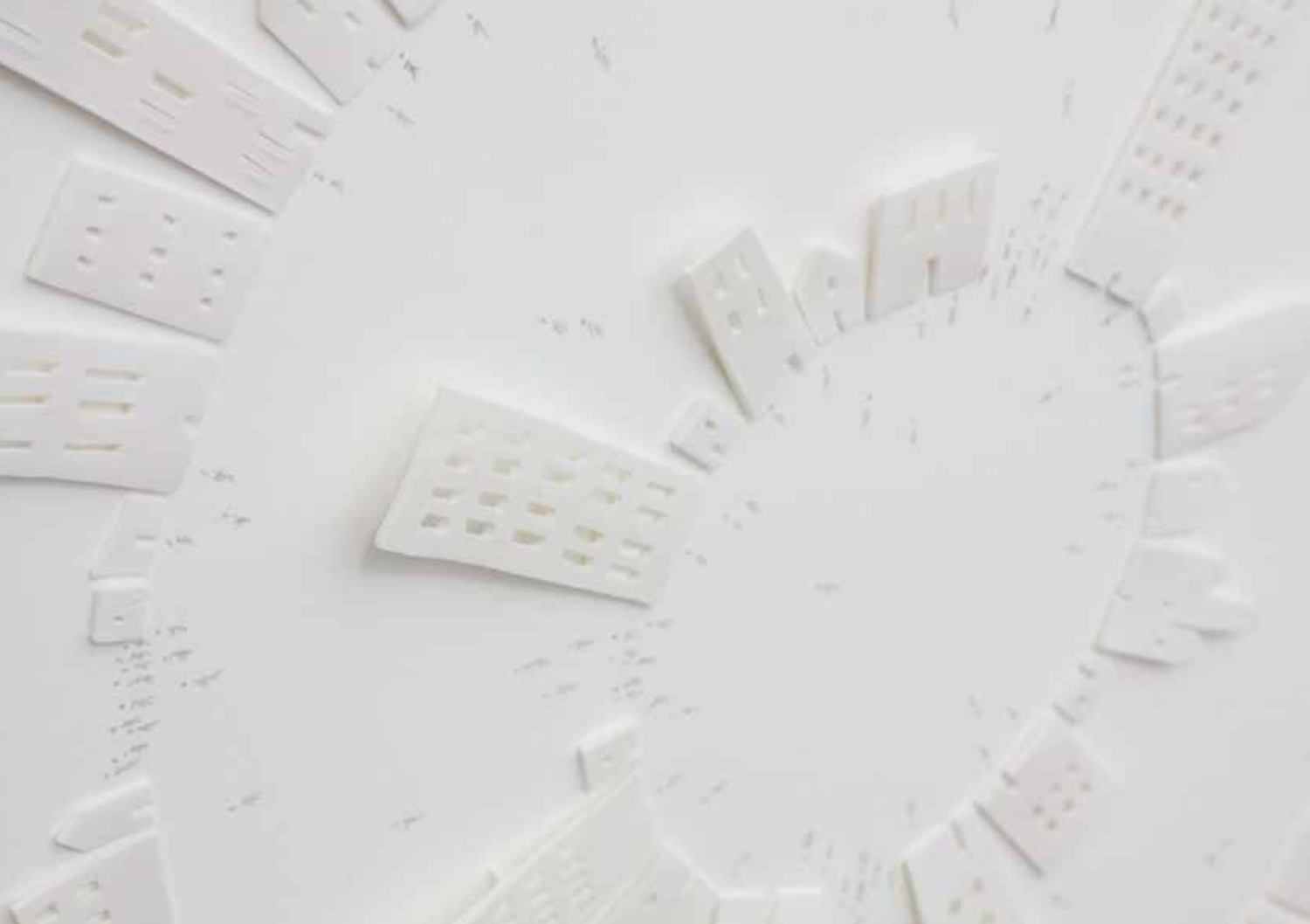

**Petr Weigl**

'City Living Circle' (Opposite page: detail) 64 x 64cm Bone-china with illustration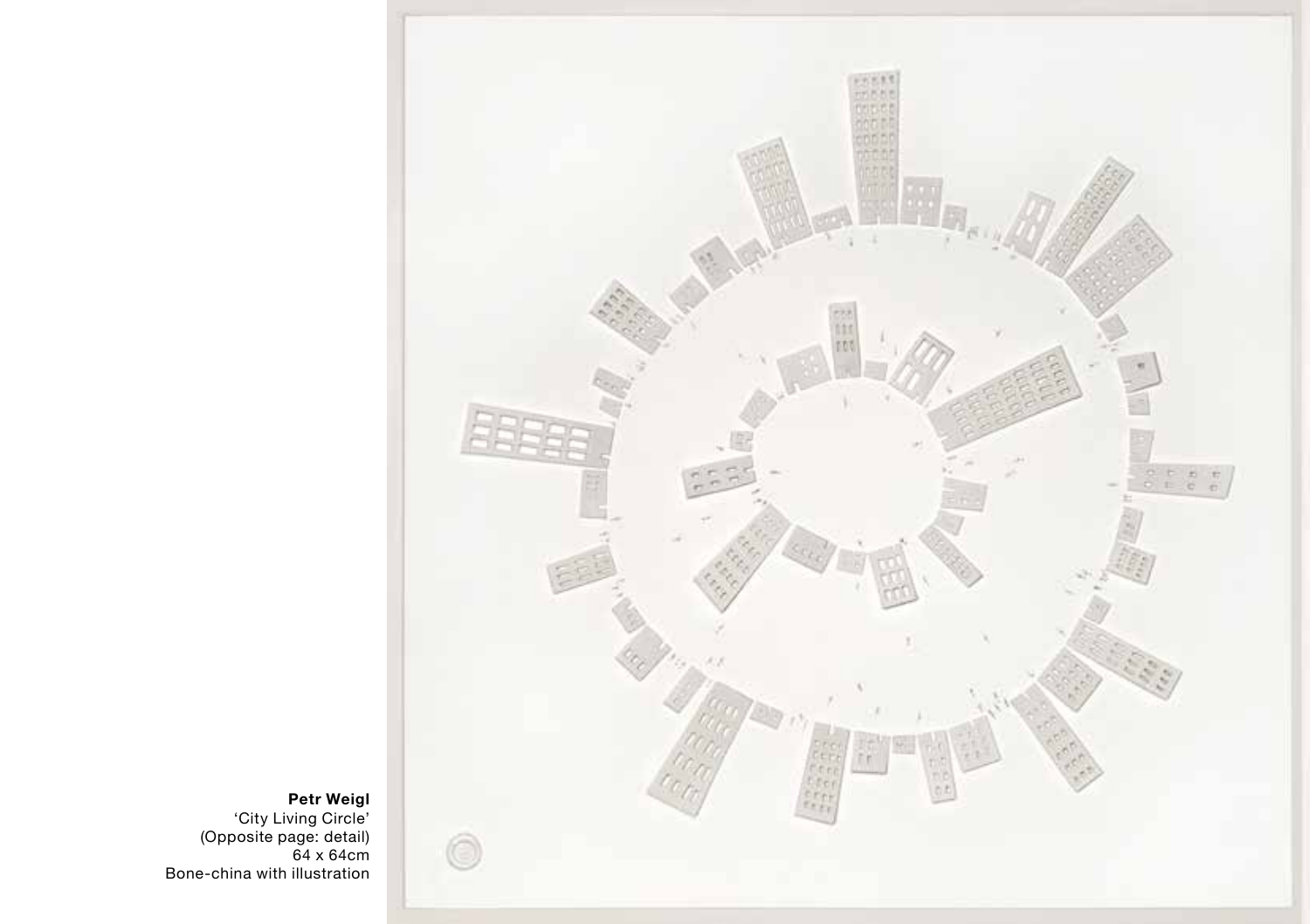

**Petr Weigl** 'City Living - Lights' 74 x 54cm Bone-china and gold lustre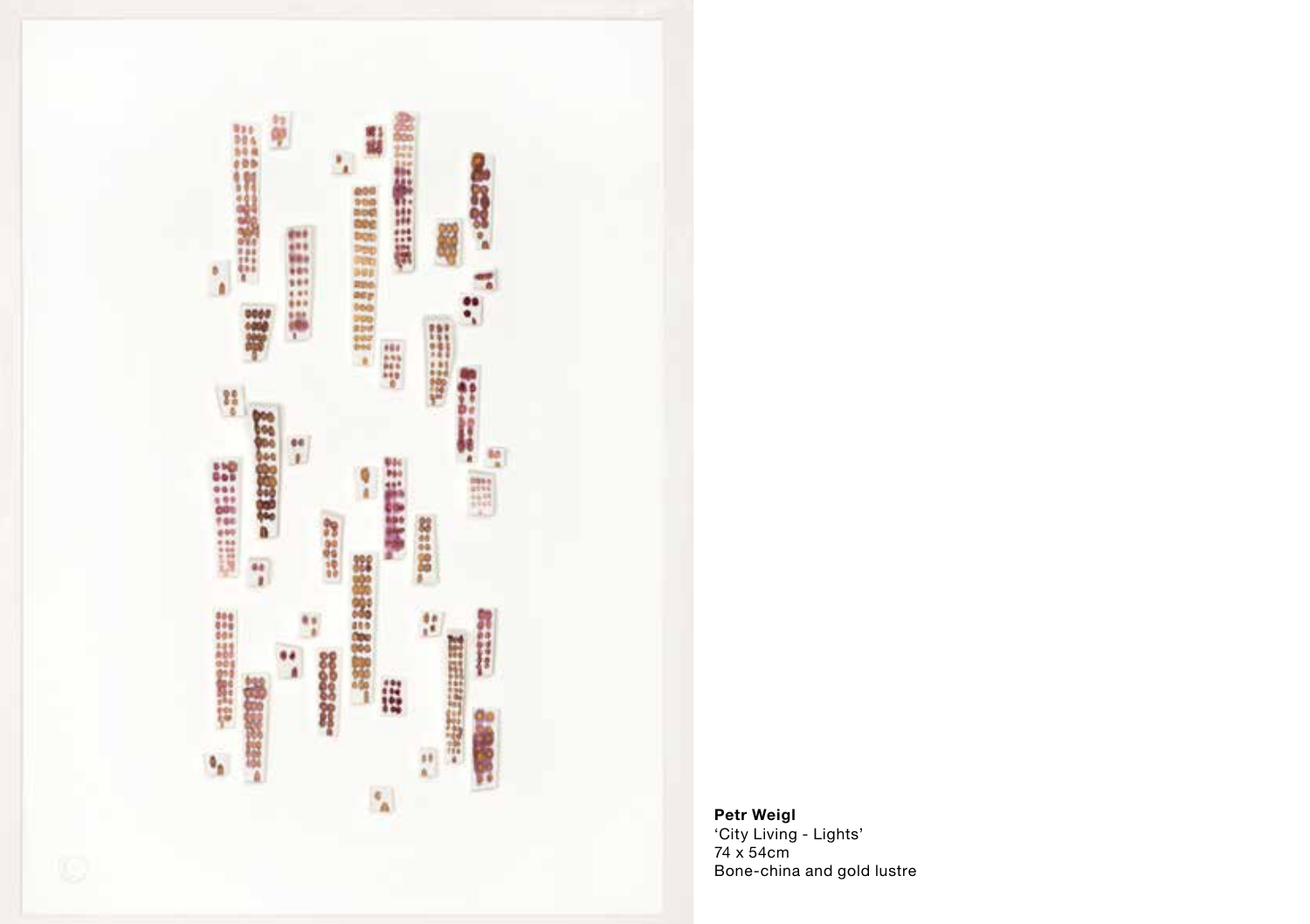

**Petr Weigl** 'City Living - Sunday Afternoon' 74 x 54cm Bone-china with illustration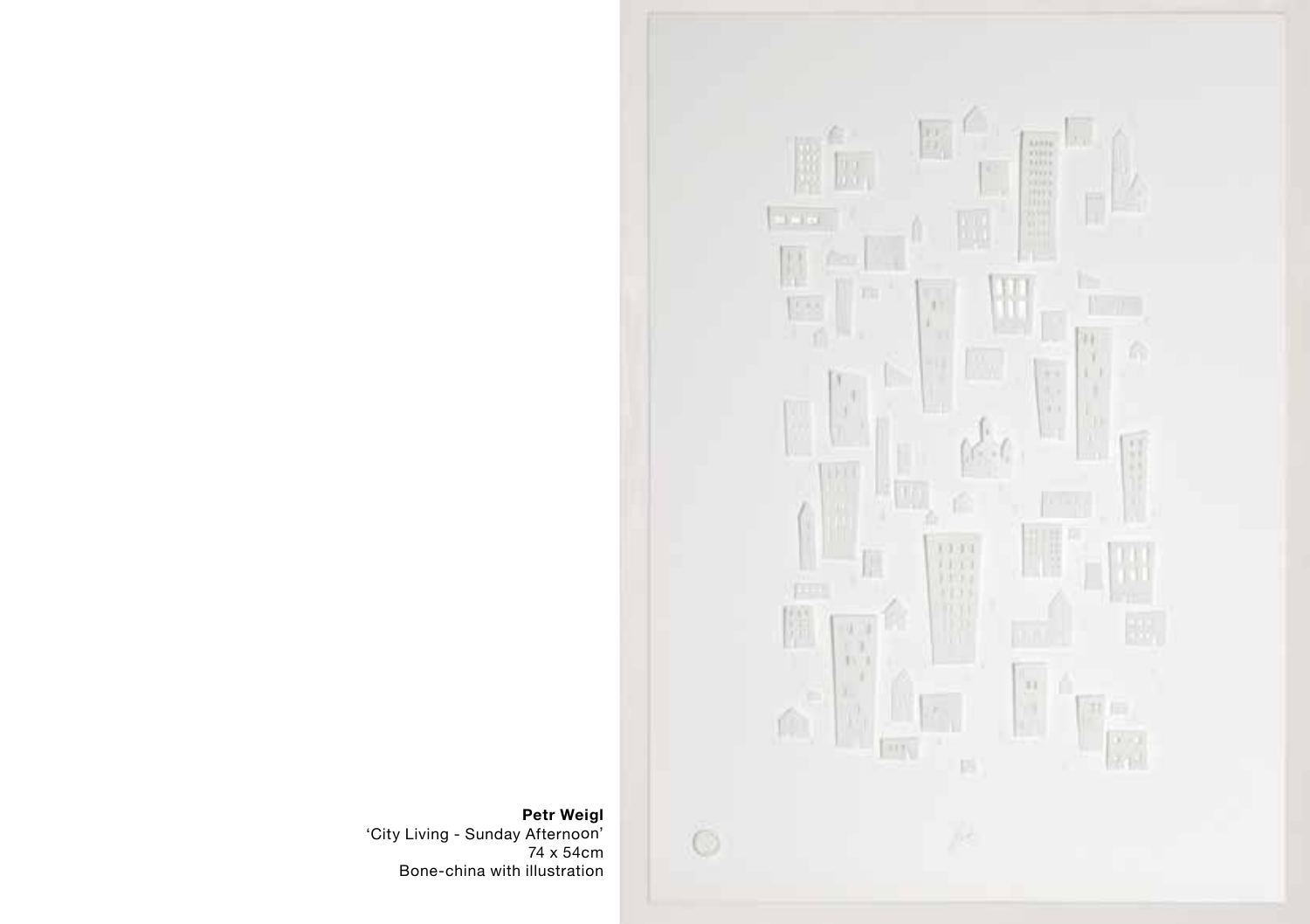

**WOOLFF** gallery 89 Charlotte St London W1T 4PU T +44 (0) 207 631 0551 www.woolffgallery.co.uk info@woolffgallery.co.uk